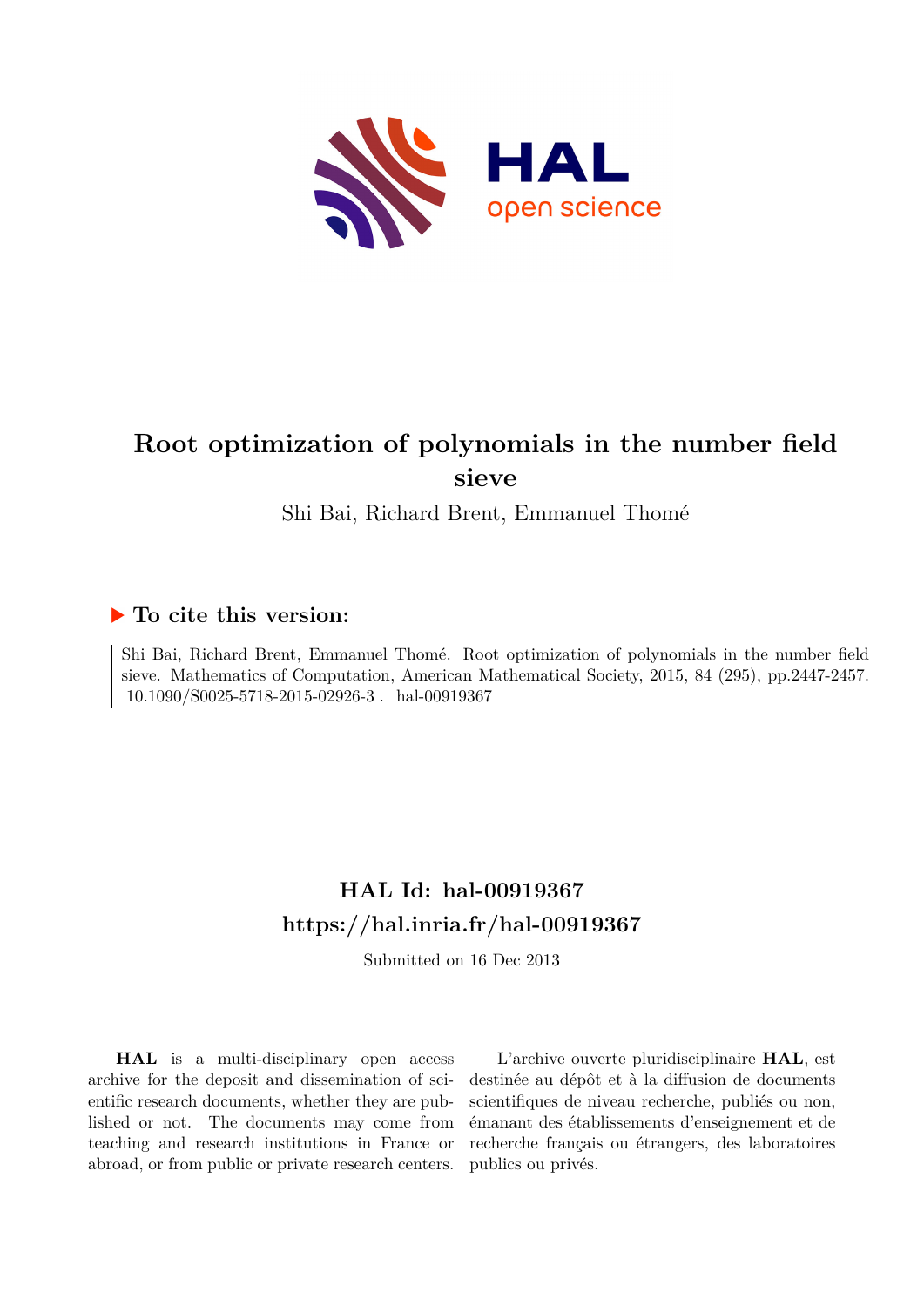### ROOT OPTIMIZATION OF POLYNOMIALS IN THE NUMBER FIELD SIEVE

#### SHI BAI, RICHARD P. BRENT, AND EMMANUEL THOME´

ABSTRACT. The general number field sieve (GNFS) is the most efficient algorithm known for factoring large integers. It consists of several stages, the first one being polynomial selection. The quality of the chosen polynomials in polynomial selection can be modelled in terms of size and root properties. In this paper, we describe some algorithms for selecting polynomials with very good root properties.

#### 1. The general number field sieve

The general number field sieve [\[14\]](#page-10-0) is the most efficient algorithm known for factoring large integers. It consists of several stages including polynomial selection, sieving, filtering, linear algebra and finding square roots.

Let  $n$  be the integer to be factored. The number field sieve starts by choosing two irreducible and coprime polynomials  $f(x)$  and  $g(x)$  over  $\mathbb Z$  which share a common root m modulo n. In practice, the notations  $F(x, y)$  and  $G(x, y)$  for the homogenized polynomials corresponding to  $f$  and  $g$  are often used. We want to find many coprime pairs  $(a, b) \in \mathbb{Z}^2$  such that the polynomial values  $F(a, b)$  and  $G(a, b)$  are simultaneously smooth with respect to some upper bound B. An integer is smooth with respect to bound  $B$  (or  $B$ -smooth) if none of its prime factors are larger than B. Lattice sieving [\[19\]](#page-11-0) and line sieving [\[6\]](#page-10-1) are commonly used to identify such pairs  $(a, b)$ . The running time of sieving depends on the quality of the chosen polynomials in polynomial selection, hence many polynomial pairs will be generated and optimized in order to produce a best one.

This paper discusses algorithms for root optimization in polynomial selection in the number field sieve. We mainly focus on polynomial selection with two polynomials, one of which is a linear polynomial.

#### 2. Polynomial selection

For large integers, most polynomial selection methods [\[6,](#page-10-1) [11,](#page-10-2) [12,](#page-10-3) [16,](#page-11-1) [17\]](#page-11-2) use a linear polynomial for  $g(x)$  and a quintic or sextic polynomial for  $f(x)$ . Let  $f(x)$  $\sum_{i=0}^{d} c_i x^i$  and  $g(x) = m_2 x - m_1$ . The standard method to generate such polynomial pairs is to expand *n* in base- $(m_1, m_2)$  so  $n = \sum_{i=0}^{d} c_i m_1^i m_2^{d-i}$ .

The running time of sieving depends on the smoothness of the polynomial values  $|F(a, b)|$  and  $|G(a, b)|$ . Let  $\Psi(x, x^{1/u})$  be the number of  $x^{1/u}$ -smooth integers below

c XXXX American Mathematical Society

<sup>2010</sup> *Mathematics Subject Classification.* Primary 11Y05, 11Y16.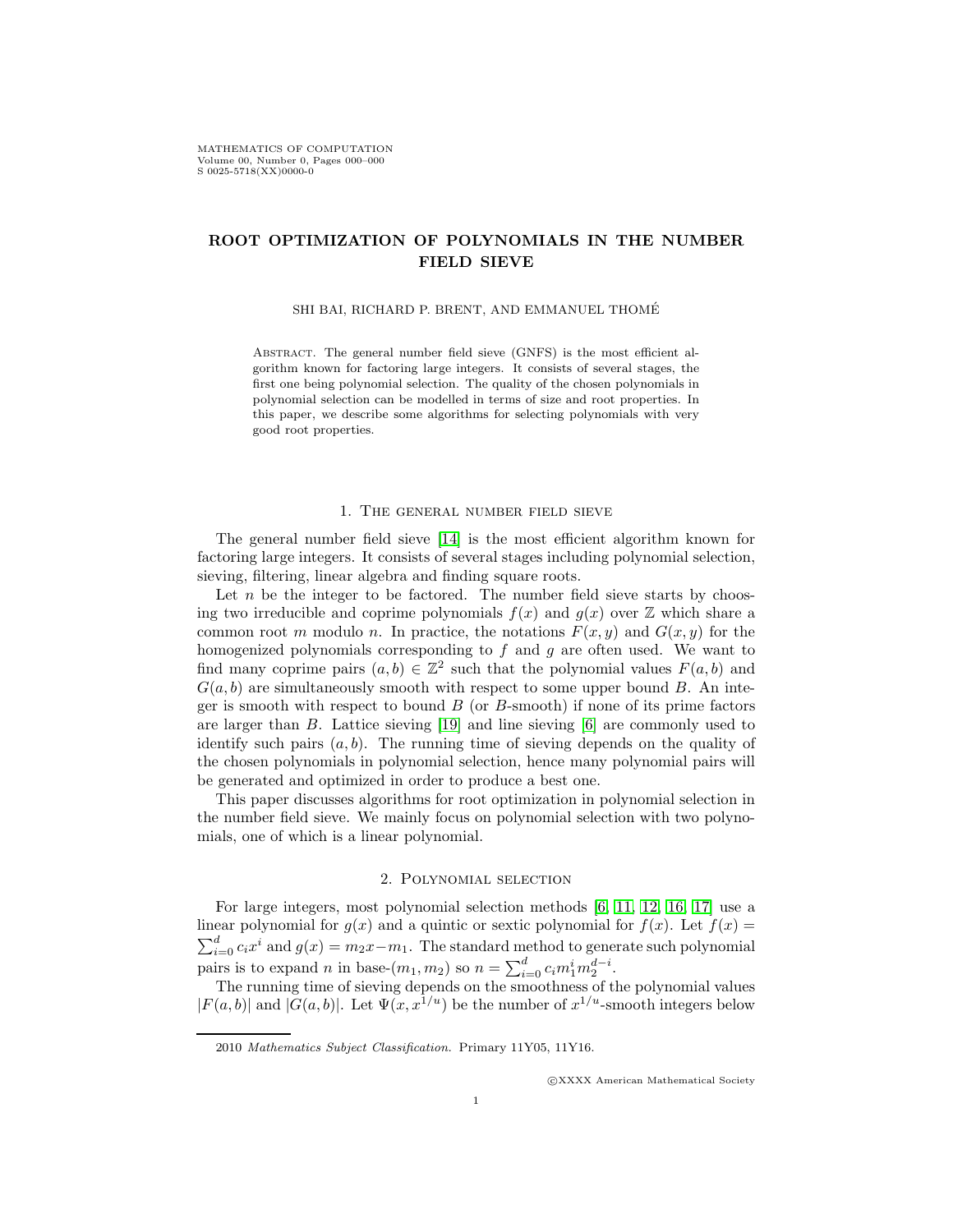x for some u. The Dickman-de Bruijn function  $\rho(u)$  [\[9\]](#page-10-4) is often used to estimate  $\Psi(x, x^{1/u})$ , since

$$
\lim_{x \to \infty} \frac{\Psi(x, x^{1/u})}{x} = \rho(u).
$$

The Dickman-de Bruijn function satisfies the differential equation

$$
u\rho'(u) + \rho(u-1) = 0
$$
,  $\rho(u) = 1$  for  $0 \le u \le 1$ .

It can be shown that  $\rho(u)$  satisfies the asymptotic estimate

$$
\log(\rho(u)) = -(1 + o(1)) u \log u \text{ as } u \to \infty.
$$

For practical purposes, the frequency of smooth numbers can be approximated by the Canfield-Erd˝os-Pomerance theorem, which can be stated as follows [\[10\]](#page-10-5).

<span id="page-2-0"></span>**Theorem 2.1.** For any fixed  $\epsilon > 0$ , we have

$$
\Psi(x, x^{1/u}) = xu^{-u(1+o(1))}
$$

as  $x^{1/u}$  and u tend to infinity, uniformly in the region  $x \geq u^{u/(1-\epsilon)}$ .

It is desirable that the polynomial pair can produce many smooth integers across the sieve region. Heuristically this requires that the size of polynomial values is small on average (Theorem [2.1\)](#page-2-0). In addition, one can choose an algebraic polynomial  $f(x)$  which has many roots modulo small prime powers. Such a choice is driven by inheritance of practices which already date back to the CFRAC era, where suitable multipliers were chosen precisely in order to optimize this very property [\[15,](#page-10-6) [20\]](#page-11-3). Then the polynomial values are likely to be divisible by small prime powers. This may increase the smoothness probability for polynomial values. We first describe some methods [\[11,](#page-10-2) [17\]](#page-11-2) to estimate and compare the quality of polynomials.

2.1. Sieving test. A sieving experiment over short intervals is a relatively accurate method to compare polynomial pairs. It is often used to compare a few polynomial candidates in the final stage of the polynomial selection. Ekkelkamp [\[7\]](#page-10-7) also described a method for predicting the number of relations needed in the sieving. The method conducts a short sieving test and simulates relations based on the test results. Experiments show that the prediction of the number of relations is close to the number of relations needed in the actual factorization.

<span id="page-2-1"></span>2.2. Size property. Let  $(a, b)$  be pairs of coprime integers in the sieving region  $\Omega$ . For the moment, we assume that a rectangular sieving region is used where  $|a| \leq K$  and  $0 \leq b \leq K$ . We also assume that polynomial values  $|F(a, b)|$  and  $|G(a, b)|$  behave like random integers of similar size. The number of sieving reports (coprime pairs that lead to smooth polynomial values) can be approximated by

$$
\frac{6}{\pi^2} \iint\limits_{\Omega} \rho\left(\frac{\log |F(x, y)|}{\log B}\right) \rho\left(\frac{\log |G(x, y)|}{\log B}\right) dx dy.
$$

The multiplier  $6/\pi^2$  accounts for the probability of a, b being relatively prime.

Since G is a linear polynomial, we may assume that  $log(|G(a, b)|)$  does not vary much across the sieving region. A simplified approximation to compare polynomials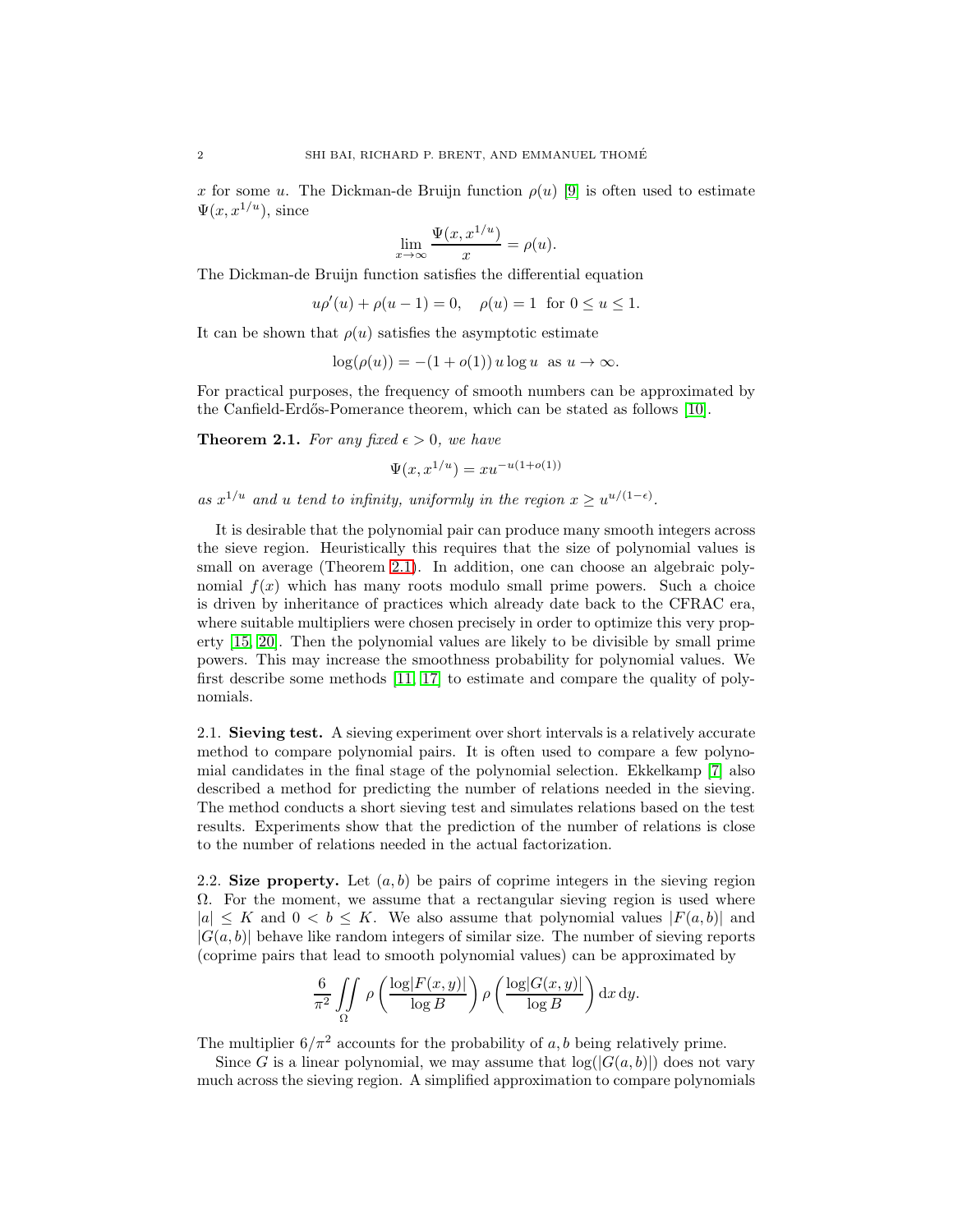(ignoring the constant multiplier) is to compare

<span id="page-3-0"></span>(2.1) 
$$
\iint\limits_{\Omega} \rho\left(\frac{\log|F(x,y)|}{\log B}\right) \mathrm{d}x \, \mathrm{d}y.
$$

The base- $(m_1, m_2)$  expansion [\[11,](#page-10-2) [12\]](#page-10-3) gives polynomials whose coefficients are  $O(n^{1/(d+1)})$ . The leading coefficients  $c_d$  and  $c_{d-1}$  are much smaller than  $n^{1/(d+1)}$ . The coefficient  $c_{d-2}$  is slightly smaller than  $n^{1/(d+1)}$ . For such polynomials, it is often better to use a skewed sieving region where the sieving bounds for  $a, b$  have ratio  $s \geq 1$ , while keeping the area of the sieving region  $2K^2$ . The sieving bounds become  $|a| \leq K\sqrt{s}$  and  $0 < b \leq K/\sqrt{s}$ . Each monomial in the polynomial is bounded by  $c_i K^d s^{i-d/2}$ .

In the integral [\(2.1\)](#page-3-0), computing  $\rho$  is time-consuming (*cf.* [\[2\]](#page-10-8)), especially if there are many candidates. We can use some coarser approximations. Since  $\rho(u)$  is a decreasing function of  $u$ , we want to choose a polynomial pair such that the size of  $|F(a, b)|$  and  $|G(a, b)|$  is small on average over all  $(a, b)$ . This roughly requires that the coefficients of the polynomials are small in absolute value. We can compare polynomials using the logarithm of an  $L^2$ -norm for the polynomial  $F(x, y)$  by

<span id="page-3-1"></span>(2.2) 
$$
\frac{1}{2} \log \left( s^{-d} \int_{-1}^{1} \int_{-1}^{1} F^2(xs, y) \, dx \, dy \right)
$$

where s is the skewness of sieving region. Polynomials which minimize the expression [\(2.2\)](#page-3-1) are expected to be better than others.

2.3. Root property. If a polynomial  $f(x)$  has many roots modulo small primes and prime powers, the polynomial values may behave more smoothly than random integers of about the same size. Boender, Brent, Montgomery and Murphy [\[5,](#page-10-9) [16,](#page-11-1) [17,](#page-11-2) [18\]](#page-11-4) described some quantitative measures of this effect (root property).

Let p be a fixed prime. Let  $\nu_p(x)$  denote the exponent of the largest power of p dividing the integer x and  $\nu_p(0) = \infty$ . Let S be a set of integers. We use (the same) notation  $\nu_p(S)$  to denote the expected p-valuation of  $x \in S$ . If integers in S are random and uniformly distributed<sup>[1](#page-3-2)</sup>, the expected p-valuation  $\nu_p(S)$  is

$$
\nu_p(S) = \mathop{\mathbf{E}}_{x \in S}[\nu_p(x)] = \sum_{k=1}^{\infty} \Pr(\nu_p \ge k) = \sum_{k=1}^{\infty} \frac{1}{p^k} = \frac{1}{p-1}.
$$

Thus, in an informal (logarithmic) sense, an integer  $x$  in  $S$  contains an expected power  $p^{1/(p-1)}$ .

Let now S be a set of polynomial values  $f(x)$ . We use (the same) notation  $\nu_p(S)$ (or  $\nu_p(f)$ ) to denote the expected p-valuation of the polynomial values S. Hensel's lemma gives conditions when a root of  $f \pmod{p^k}$  can be lifted to a root of  $f$  $\pmod{p^{k+1}}$ .

<span id="page-3-3"></span>**Lemma 2.2** (Hensel's lemma). Let  $r_1$  be a root of  $f(x)$  modulo an odd prime p.

(1) If  $r_1$  is a simple root,  $f(x) \pmod{p^k}$  has an unique root  $r_k \equiv r_1 \pmod{p}$ for each  $k > 1$ .

<span id="page-3-2"></span> $1$ We consider integer random variables within a large enough bounded sample space.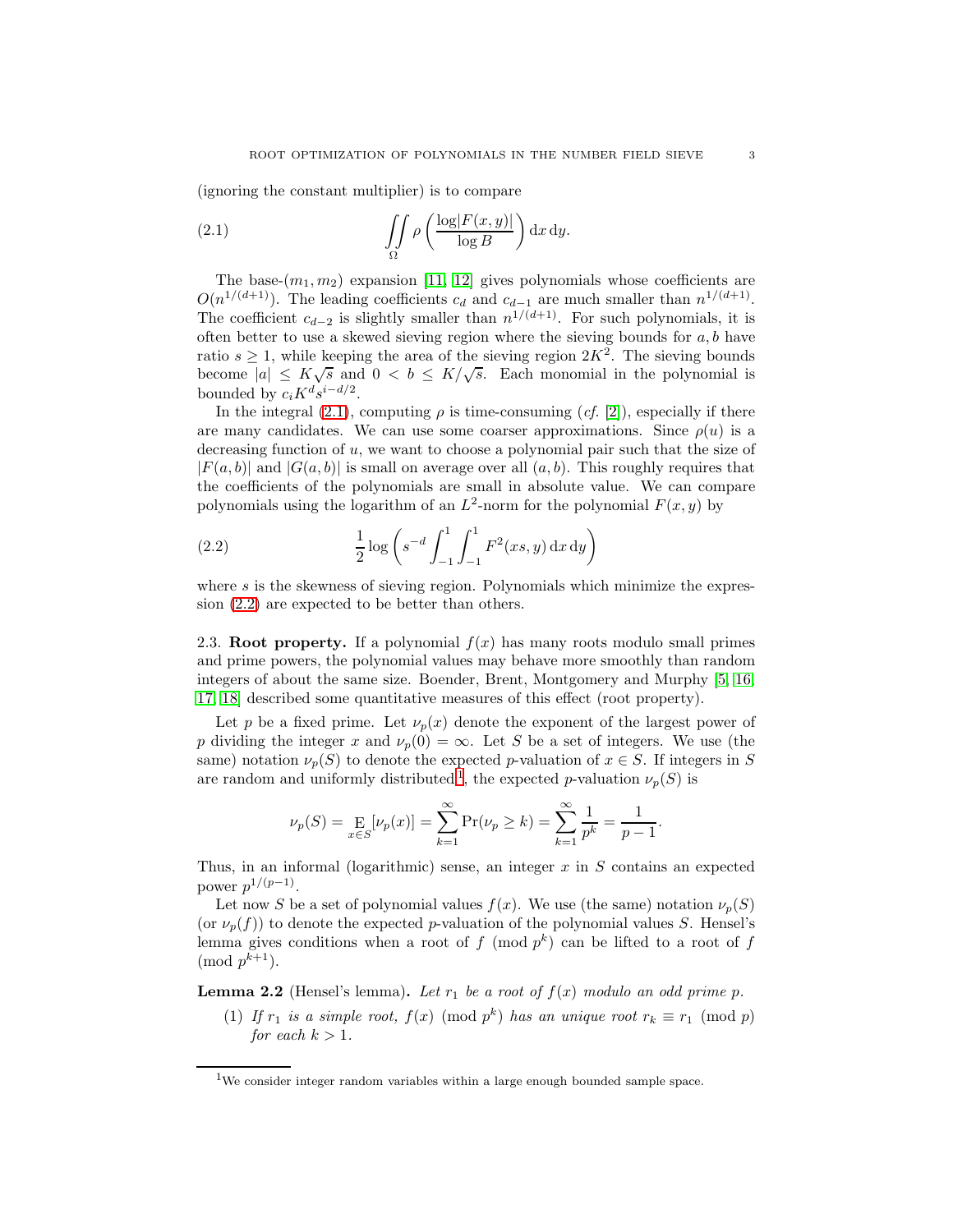([2](#page-4-0)) If  $r_k$  is a multiple root<sup>2</sup> of  $f(x) \pmod{p^k}$  for  $k \ge 1$ , there are two possible cases. If  $p^{k+1} | f(r_k)$ , then  $\forall i \in [0, p)$ ,  $p^{k+1} | f(r_k + i p^k)$ . If  $p^{k+1} \nmid f(r_k)$ ,  $r_k$  cannot be lifted to a root modulo  $p^{k+1}$ .

Assume now that the integers x leading to the values  $f(x) \in S$  are uniformly random. There are two cases. First, suppose  $p \nmid \Delta(f)$ , the discriminant of  $f(x)$ , then p is an unramified prime, and hence  $f(x) \pmod{p}$  has only simple roots. Let  $n_p$  be the number of roots for  $f(x)$  (mod p). The expected p-valuation of polynomial values is  $\nu_p(f) = n_p/(p-1)$  (apply the formula above, using  $Pr(\nu_p \geq$  $k) = n_p/p^k$ .

The second case is when  $p | \Delta(f)$ . Here one may get multiple roots. The expected p-valuation may be obtained by counting the number of lifted roots.

2.3.1. Homogeneous polynomials. In the number field sieve, we want to know the expected p-valuation of homogeneous polynomial values  $F(a, b)$ , where  $(a, b)$  is a pair of coprime integers, and  $F(x, y)$  is the homogenous polynomial corresponding to  $f(x)$ . We assume in the following that  $(a, b)$  is a uniformly random pair of coprime integers. We have

<span id="page-4-1"></span>(2.3) 
$$
\nu_p(F(a,b)) = \nu_p(F(\lambda a, \lambda b))
$$

for any integer  $\lambda$  coprime to p. A pair of coprime integers  $(a, b)$  maps to a point  $(a : b)$  on the projective line  $\mathbf{P}^1(\mathbb{F}_p)$ . Because of property [\(2.3\)](#page-4-1) above, pairs for which  $\nu_p(F(a, b)) > 0$  correspond to the points of the zero-dimensional variety on  $\mathbf{P}^1(\mathbb{F}_p)$  defined by the polynomial F.

The projective line  $\mathbf{P}^1(\mathbb{F}_p)$  has  $p+1$  points, consisting of p affine points which can be represented as  $(x:1)$  with  $x \in \mathbb{F}_p$ , together with the point at infinity  $(1:0)$ . Among these, the zeroes of F correspond, for affine points  $(x:1)$ , to affine roots  $x \in \mathbb{F}_p$  of the dehomogenized polynomial f. The point at infinity is a zero of F if and only if the leading coefficient  $c_d$  of f cancels modulo p. If F has a total of  $n_p$ affine and projective zeroes in  $\mathbf{P}^1(\mathbb{F}_p)$ , then  $F(a, b)$  for coprime  $(a, b)$  is divisible by p with probability  $n_p/(p+1)$ .

It is also possible to look at  $(a, b)$  modulo a prime power  $p^k$ . Then  $(a, b)$  maps to an equivalence class  $(a : b)$  on the projective line over the ring  $\mathbb{Z}/p^k\mathbb{Z}$ . The p-valuation of F at  $(a:b) \in \mathbf{P}^1(\mathbb{Z}/p^k\mathbb{Z})$  (an integer between 0 and  $k-1$ , or "k or more") conveys the information of what happens modulo  $p^k$ . There are  $p^k + p^{k-1}$ points in  $\mathbf{P}^1(\mathbb{Z}/p^k\mathbb{Z})$  ( $p^k$  affine points of the form  $(x:1)$ , while the remaining  $p^{k-1}$ points at infinity are written as  $(1:py)$ ). A coprime pair  $(a, b)$  chosen at random maps therefore to a given point in  $\mathbf{P}^1(\mathbb{Z}/p^k\mathbb{Z})$  with probability  $1/(p^{k-1}(p+1))$ .

Given an unramified p, let  $F(x, y) \pmod{p}$  have  $n_p$  affine and projective roots (zeroes on  $\mathbf{P}^1(\mathbb{F}_p)$ ). In application of the Hensel Lemma (applied to f at an affine root x, or to  $p^{d-1} f(\frac{1}{py})$  above the possible projective root), there is a constant number  $n_p$  of points  $(a : b) = \mathbf{P}^1(\mathbb{Z}/p^k\mathbb{Z})$  such that  $\nu_p(F(a : b)) \geq k$ , as k grows. The expected p-valuation  $\nu_p(F)$  is thus:

<span id="page-4-2"></span>(2.4) 
$$
\nu_p(F) = \sum_{k=1}^{\infty} \frac{n_p}{p^{k-1}(p+1)} = \frac{n_p p}{p^2 - 1}.
$$

<span id="page-4-0"></span><sup>&</sup>lt;sup>2</sup>Let  $r_k$  be a root of f (mod  $p^k$ ). We say that  $r_k$  is a *multiple* root of f (mod  $p^k$ ) if  $f'(r_k) \equiv 0$ (mod p); otherwise it is a *simple* root.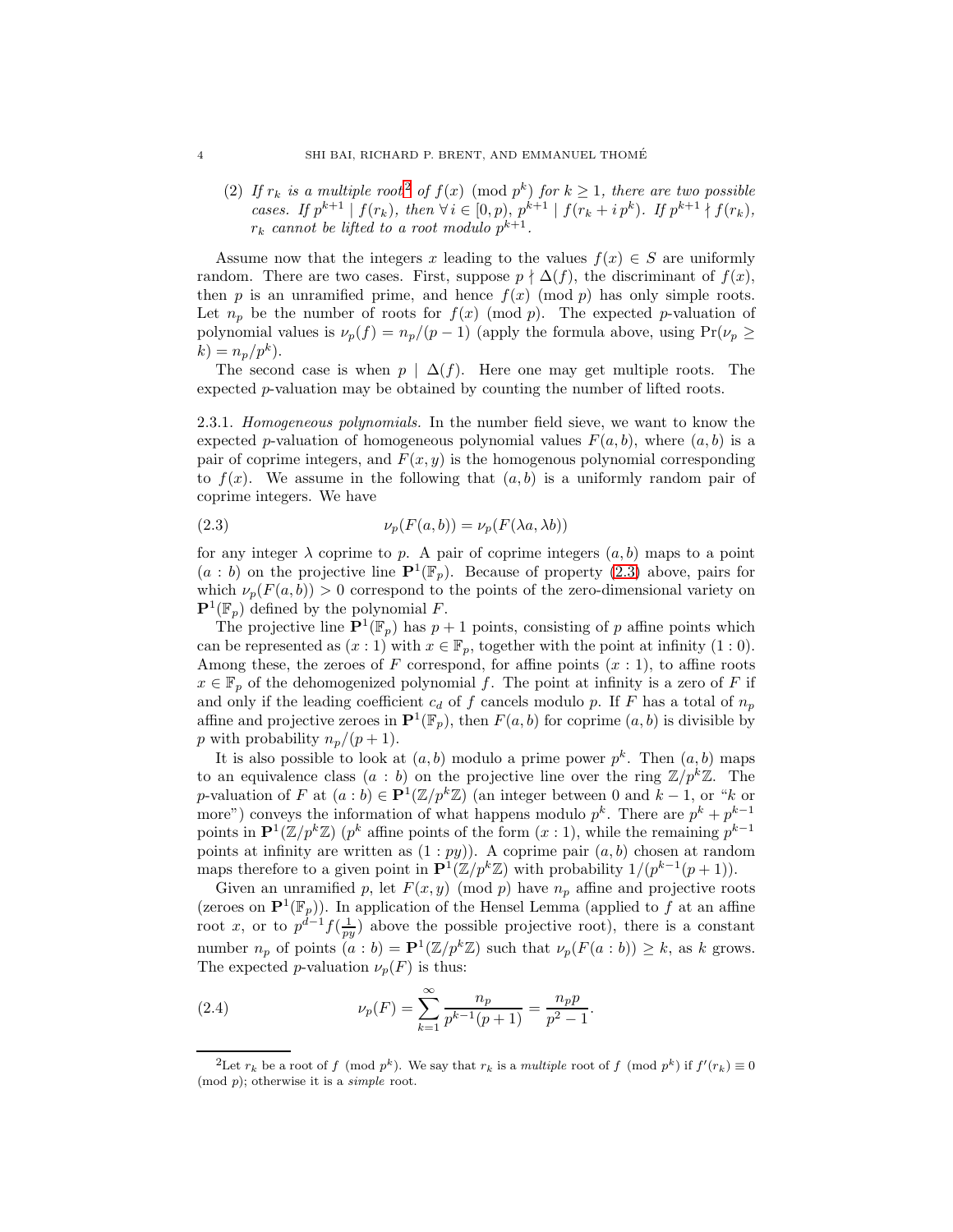For ramified p, simply counting the number  $n_p$  of affine and projective roots modulo p is not sufficient to deduce  $\nu_p(F)$ . One can substitute  $n_p$  by  $n_{p^k}$  (the number of roots modulo  $p^k$ ) in the above summation. For convenience, one can also define a truncated version where

<span id="page-5-1"></span>(2.5) 
$$
\nu_p(F,e) = \sum_{k=1}^e \frac{n_{p^k}}{p^{k-1}(p+1)}.
$$

Murphy [\[17,](#page-11-2) p. 49] defines the  $\alpha(F, B)$  function to compare the cumulative expected p-valuation of polynomial values to random integers of similar size. The function  $\alpha(F, B)$  can be considered as the logarithmic benefit of using polynomial values compared to using random integers:

<span id="page-5-0"></span>(2.6) 
$$
\alpha(F, B) = \sum_{\substack{p \leq B \\ p \text{ prime}}} \left( \frac{1}{p - 1} - \nu_p(F) \right) \log p
$$

where the summand can be written as  $\left(1 - \frac{n_p p}{p+1}\right) \frac{\log p}{p-1}$  $\frac{\log P}{p-1}$  when p is unramified. In the number field sieve,  $\alpha(F, B)$  is often negative since we are interested in the case when  $F(x, y)$  has on average more than one root modulo small primes.

2.4. Steps in polynomial selection. Polynomial selection can be divided into three steps: polynomial generation, size optimization and root optimization.

In the polynomial selection, we first generate some polynomials of relatively good size  $(cf. Subsection 2.2)$  $(cf. Subsection 2.2)$ . Two efficient algorithms are given by Kleinjung [\[11,](#page-10-2) [12\]](#page-10-3). The size and root properties of these polynomials can then be further optimized using translation and rotation.

Translation of  $f(x)$  and  $g(x)$  by  $t \in \mathbb{Z}/n\mathbb{Z}$  gives a new polynomial pair  $f(x+t)$  and  $g(x+t)$ . The new common root is  $m_1/m_2-t$  (mod n). Translation only affects the size property. Rotation by a polynomial  $\lambda(x)$  produces a new polynomial  $f_{\lambda(x)}(x) =$  $f(x) + \lambda(x) (m_2x - m_1)$ . The linear polynomial and common root is unchanged during rotation.  $\lambda(x)$  is often a linear or quadratic polynomial, depending on the size of n and the skewness of  $f(x)$ . Rotation can affect both size and root properties.

Given a polynomial pair, translation and rotation are used to find a polynomial of smaller (skewed) norm (Equation [\(2.2\)](#page-3-1)). This is called size optimization. After size optimization, many polynomials can have comparable size. Given  $f(x)$ , we can use polynomial rotation to find a related polynomial  $f_{\lambda(x)}(x)$  which has a much smaller  $\alpha$ -value but similar size. This step is referred to as root optimization. If the skewness of the polynomial is large, the size property of the polynomial may not be altered significantly. As an indication of this, the skewed  $L^{\infty}$  norm of f, defined as  $\max_i |s^{i-d/2}c_i|$ , remains unchanged as long as the trailing coefficients of  $f_{\lambda}(x)$  do not dominate. This is true for the polynomials generated by the algorithm of Kleinjung [\[12\]](#page-10-3), where the skewness of the polynomials is likely to be large.

We discuss some algorithms for root optimization in the following sections. We will focus on rotation using linear polynomials. The idea naturally generalises to quadratic and higher degree rotations which are needed for large integers such as RSA-768 [\[13\]](#page-10-10) and RSA-896.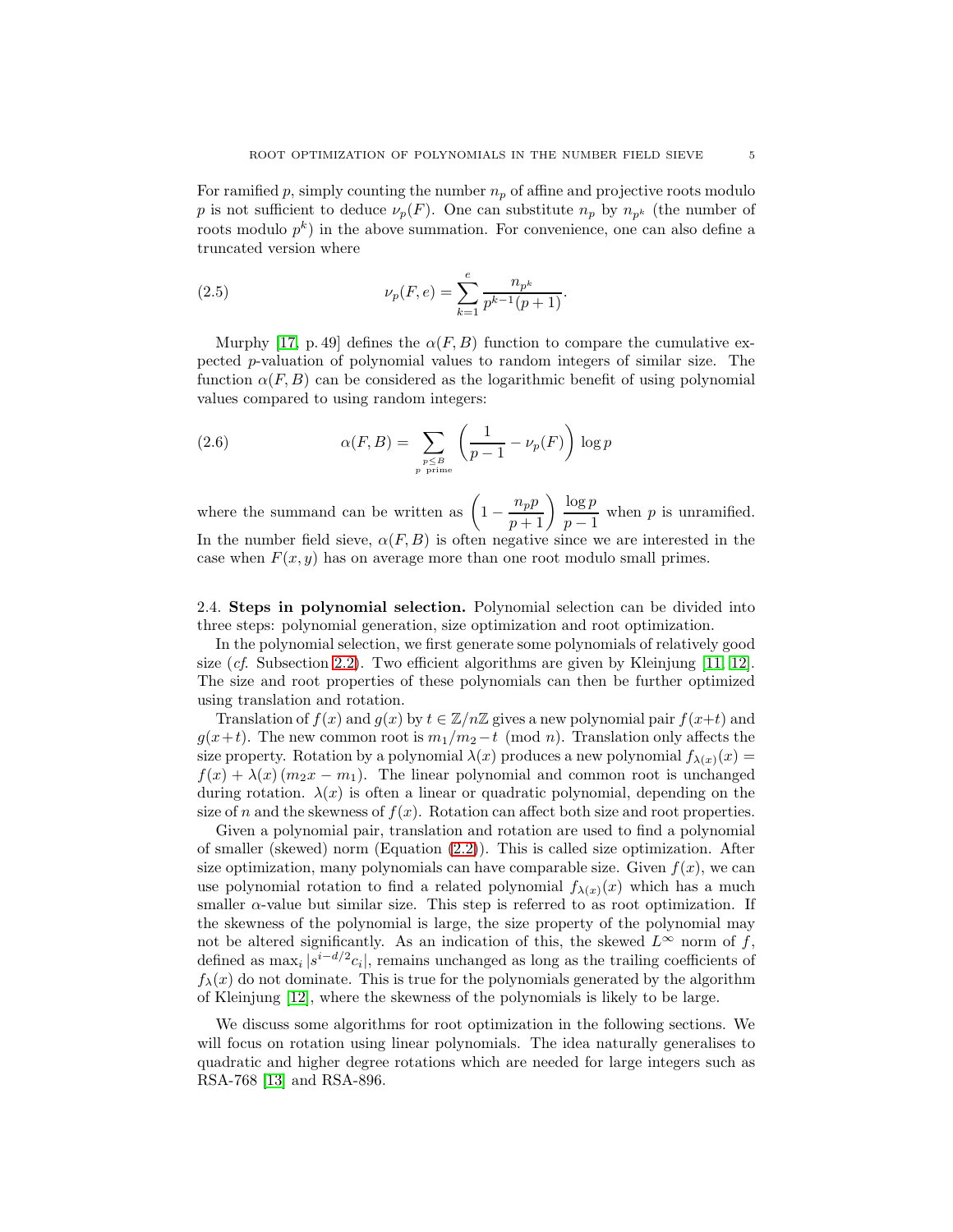#### 3. Root sieve

We consider linear rotations defined by  $f_{u,v}(x) = f(x) + (ux + v)g(x)$ . We want to choose  $(u, v)$  such that  $f_{u,v}(x)$  has a small  $\alpha$ -value. The straightforward way is to look at individual polynomials  $f_{u,v}(x)$  for all possible  $(u, v)$ 's and compare their  $\alpha$ -values. This is time-consuming and impractical since the permissible bounds for u and v are often huge. Murphy  $[17, p. 84]$  describes a sieve-like procedure, namely the root sieve, to find polynomials with good root properties. We describe the root sieve in Algorithm [1.](#page-6-0)

Let B be the upper bound for primes in Equation  $(2.6)$  and  $U, V$  be bounds for the linear rotation such that  $|u| \leq U$  and  $|v| \leq V$ . We often choose  $V \approx sU$  (*cf.*) Subsection [2.2\)](#page-2-1). The root sieve fills an array with estimated  $\alpha$ -values. The  $\alpha$ -values are estimated from p-valuations for primes  $p \leq B$ . Alternatively, it is sufficient to calculate the summation of the weighted p-valuations  $\nu_p(F)$  log p for the purpose of comparison. The idea of the root sieve is that, when r is a root of  $f_{u,v}(x) \pmod{p^k}$ , it is also a root of  $f_{u+ip^k, v+jp^k}(x) \pmod{p^k}$  for  $i, j \in \mathbb{Z}$ .

|                     | <b>Algorithm 1:</b> Murphy's root sieve                                                                                                                               |
|---------------------|-----------------------------------------------------------------------------------------------------------------------------------------------------------------------|
|                     | <b>Input</b> : a polynomial pair $f, g$ ; integers $U, V, B$ ;<br><b>Output</b> : an array of approximated $\alpha$ -values of dimension $(2U + 1) \times (2V + 1)$ ; |
|                     | 1 for $p \leq B$ , p prime do                                                                                                                                         |
| $\mathbf{2}$        | for k where $p^k \leq B$ do                                                                                                                                           |
| 3                   | for $x \in [0, p^k - 1]$ do                                                                                                                                           |
| $\overline{\bf{4}}$ | for $u \in [0, p^k - 1]$ do                                                                                                                                           |
| 5                   | compute v in $f(x) + (ux + v)q(x) \equiv 0 \pmod{p^k}$ ;                                                                                                              |
| 6                   | update $\nu_p(F_{u+ip^k, v+ip^k})$ by sieving;                                                                                                                        |

<span id="page-6-0"></span>In general, the root sieve does not affect the projective roots significantly. It is sufficient to only consider the affine roots' contribution to the  $\alpha$ -value. In the end, we identify good slots (those with small  $\alpha$ -values) in the sieving array. For each slot (polynomial), we can compute a more accurate  $\alpha$ -value with a large bound  $\overline{B} > B$  and re-optimize its size using translation only (which will not affect the root property).

With  $B^2 \ll UV$ , the asymptotic complexity of Murphy's root sieve is

$$
\sum_{\substack{p \leq B \\ p \text{ prime}}} \left( \sum_{k=1}^{\lfloor \frac{\log B}{\log p} \rfloor} p^k p^k \left( O(1) + \frac{(2U+1)(2V+1)}{p^{2k}} \right) \right)
$$
  
= 
$$
O\left( \frac{B^3}{\log B} \right) + (2U+1)(2V+1) \sum_{\substack{p \leq B \\ p \text{ prime}}} \left[ \frac{\log B}{\log p} \right]
$$
  

$$
\approx (2U+1)(2V+1) \log B \int_2^B \frac{1}{\log^2 p} dp
$$
  
= 
$$
O\left( UV \frac{B}{\log B} \right).
$$

We are interested in small primes and hence  $B/\log B$  is small. The sieving bounds U, V dominate the running time  $O(UVB/\log B)$ .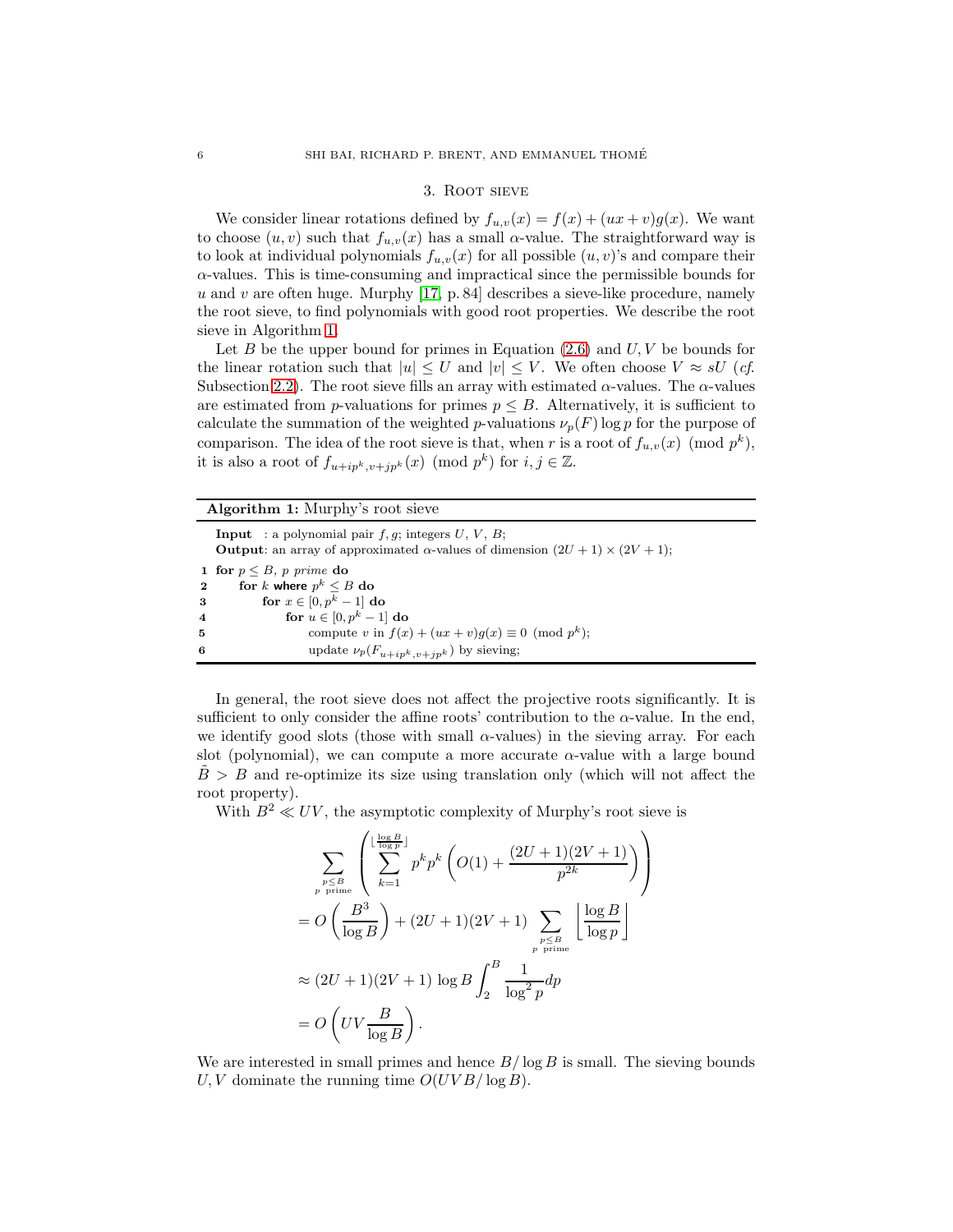#### 4. A faster root sieve

<span id="page-7-2"></span>In the root sieve, we compare the number of roots of polynomials  $f_{u,v}(x)$  for small primes and prime powers. In most cases, the roots are simple. Hence their average p-valuation follows immediately from Equation [\(2.4\)](#page-4-2), and there is no need to count the lifted roots. We describe a faster root sieve (Algorithm [2\)](#page-7-0) taking advantage of this idea.

First, we show that the cases corresponding to simple roots  $(cf. Equation (2.4))$  $(cf. Equation (2.4))$  $(cf. Equation (2.4))$ can be dealt with by a sieve. Suppose  $r_1$  is a simple root of  $f(x) \pmod{p}$ . There exists a unique lifted root  $r_k$  of  $f(x) \pmod{p^k}$  for each  $k > 1$ . In addition, each lifted root  $r_k$  is a simple root of  $f(x) \pmod{p}$ . Let  $r_k$  be a simple root of  $f_{u,v}(x)$ (mod  $p^k$ ) for some  $k \geq 1$ . It is clear that  $r_k$  is also a simple root of polynomials  $f_{u+ip^k, v+jp^k}(x) \pmod{p^k}$ . Given a simple root  $r_1$  of a polynomial  $f_{u,v}(x) \pmod{p}$ , the contribution of the root  $r_1$  to  $\nu_p(F_{u,v})$  is  $p/(p^2-1)$ . We can update this value <sup>[3](#page-7-1)</sup> for all rotated polynomials  $f_{u+ip,v+jp}(x)$  in a sieve (Line 8 of Algorithm [2\)](#page-7-0).

Second, we consider the multiple roots. Let  $r_k$  be a multiple root of a rotated polynomial  $f_{u,v}(x)$  (mod  $p^k$ ). It is also a multiple root for rotated polynomials  $f_{u+ip^k, v+jp^k}(x) \pmod{p^k}$ . Hence we can also update the score in a sieve, but only for rotated polynomials  $f_{u+ip^k,v+jp^k}(x) \pmod{p^k}$ . The lifted roots of  $f_{u+ip^k, v+jp^k}(x)$  (mod  $p^{k+1}$ ) can have different behaviours (*cf.* Lemma [2.2\)](#page-3-3). We need to lift to count the multiple roots (Line 10 of Algorithm [2\)](#page-7-0).

#### Algorithm 2: A faster root sieve

**input** : a polynomial pair  $f, g$ ; integers  $U, V, B$ ; **output**: an array of approximated α-values of dimension  $(2U + 1) \times (2V + 1)$ ; 1 for  $p \leq B$ *, p prime* do 2 for  $x \in [0, p-1]$  do 3 compute  $\tilde{u}$  such that  $\tilde{u}g^2(x) \equiv f(x)g'(x) - f'(x)g(x) \pmod{p}$ ; 4 for  $u \in [0, p-1]$  do 5 compute v such that  $f(x) + (ux + v)g(x) \equiv 0 \pmod{p}$ ; 6 if  $u \neq \tilde{u}$ ; 7 then 8 update  $\nu_p(F_{u+ip,v+jp})$  in sieving; 9 else 10 lift to count multiple roots of  $f_{\bar{u}, \bar{v}}(x) \pmod{p^k}$  such that  $(\bar{u}, \bar{v}) \equiv (u, v)$  $\pmod{p}, \bar{u}, \bar{v} \leq p^k \leq B$  and then sieve;

<span id="page-7-0"></span>Line 5 of Algorithm [2](#page-7-0) describes the following optimization. Given some  $r \in$  $\mathbb{Z}/p\mathbb{Z}$ , we want to know when r is a multiple root for some polynomial  $f_{u,v}(x)$ (mod *p*). If  $f(r) + (ur + v)g(r) \equiv 0 \pmod{p}$  and  $f'(r) + ug(r) + (ur + v)g'(r) \equiv 0$  $(mod p)$ , then we get

<span id="page-7-3"></span>(4.1) 
$$
ug^{2}(r) \equiv f(r)g'(r) - f'(r)g(r) \pmod{p}
$$

since  $(ur + v) \equiv -f(r)/g(r) \pmod{p}$ . Therefore, only one in p values of u admit a multiple root at r (mod  $p$ ). For the other u's, we can compute v and update the simple contribution  $p/(p^2-1)$  in the sieve. If however r is a multiple root of  $f_{u,v}(x)$  $(mod p)$ , we have to lift to count the multiple roots.

<span id="page-7-1"></span> ${}^3\nu_p(F_{u,v})$  log p, the contribution of the root  $r_1 \pmod{p}$  to  $\alpha(F_{u,v}, B)$ .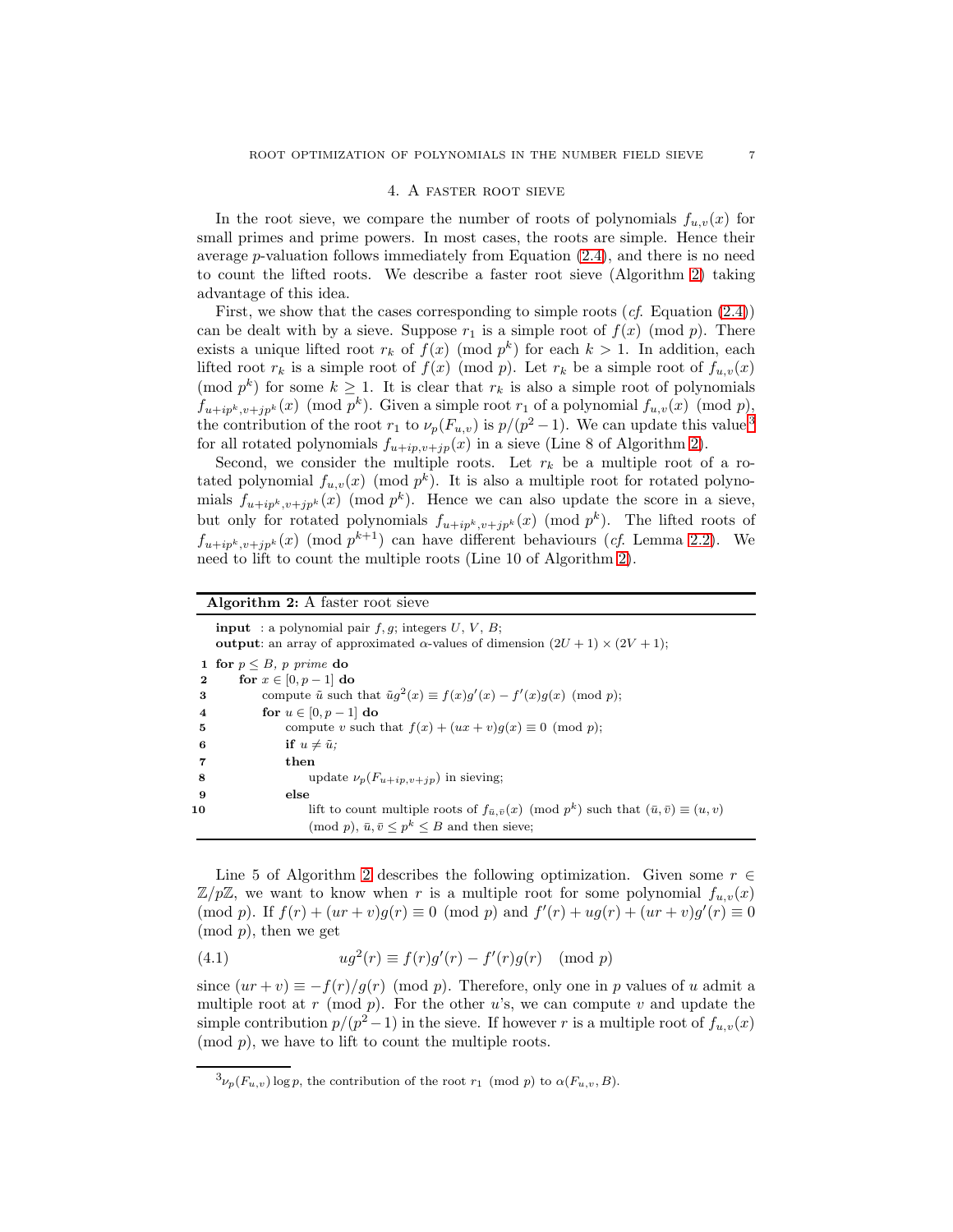The asymptotic running time has the same magnitude as Murphy's root sieve where

$$
\sum_{\substack{p\leq B \\ p \text{ prime}}} \left(p\left((p-1)\,\frac{(2U+1)(2V+1)}{p^2} + O\left(\frac{UV}{p^2}\right)\right)\right) = O\left(UV\frac{B}{\log B}\right).
$$

In practice, however, we benefit from this optimization which avoids most prime powers. For comparison, Murphy's root sieve takes about  $4UV \sum_{p \leq B} \lfloor \log B/\log p \rfloor$ operations, while Algorithm [2](#page-7-0) takes about  $4UV \sum_{p \leq B} 1$  operations. Taking  $B =$ 200 for instance.  $\sum_{p \le 200} \lfloor \log 200 / \log p \rfloor = 60$  and  $\sum_{p \le 200} 1 = 46$ . Thus the speedup is about 1.3.

#### 5. A two-stage method

If the permissible rotation bounds  $U, V$  are large, the root sieve can take a long time for each polynomial. We give a two-stage algorithm for the root optimization. The algorithm is motivated by previous work by Gower [\[8\]](#page-10-11), Papadopoulos (personal communication), Stahlke and Kleinjung [\[21\]](#page-11-5), who suggested to consider congruence classes modulo small primes.

The root optimization is based on the following ideas. A polynomial with only a few roots modulo small prime powers is less likely to have a small  $\alpha$ -value. Therefore, rotated polynomials with many roots modulo small prime powers  $p_i^{e_i}$  are first detected, with  $p_i \leq P$  for some tiny bound  $P \ll B$ . How exactly the powers  $e_i$  are chosen is discussed at the end of this section. A further root sieve  $(cf.$  Algorithm [2\)](#page-7-0) for larger prime powers  $p_i^{e_i}$  (where  $P < p_i \leq B$  and  $p_i^{e_i} \leq B$ ) can then be applied.

For convenience, let primes  $p_i$  be ordered such that  $p_i \leq p_j$  when  $i \leq j$ .

5.1. **Stage 1.** Let  $p_1^{e_1}, \dots, p_s^{e_s}$  be the distinct prime powers and such that  $p_s \leq P$ . Let  $M = \prod_{i=1}^{s} p_i^{e_i}$ . In the first stage, we find some rotated polynomial  $f_{u_0,v_0}(x)$ which has the smallest approximated  $\alpha$ -value (Equations [\(2.5\)](#page-5-1) and [\(2.6\)](#page-5-0)) among all  $u, v \in \mathbb{Z}/M\mathbb{Z}$ .

Gower [\[8\]](#page-10-11) described an algorithm to find such  $f_{u_0,v_0}(x)$ . The method first fixes some root set  $\{r_{i,j}\}$  modulo  $p_i^{e_i}$  and then finds the rotated coefficients  $(u_{0,i}, v_{0,i})$ (mod  $p_i^{e_i}$ ). Finally, the CRT (Chinese Remainder Theorem) is applied to recover  $(u_0, v_0)$  (mod M). However, it is not guaranteed that such  $(u_0, v_0)$  leads to the smallest  $\alpha$ -value among all  $u, v \in \mathbb{Z}/M\mathbb{Z}$  given the root set being fixed in advance. We describe a better method based on the lifting idea in Section [4.](#page-7-2)

Let  $p_i^{e_i}$  be fixed. We first find some polynomial  $f_{u_{0,i},v_{0,i}}(x)$  that has good<sup>[4](#page-8-0)</sup> approximated  $p_i$ -valuation  $\nu_{p_i}(F_{u,v}, e_i)$  (cf. Equation [\(2.5\)](#page-5-1)) among all  $u, v \in \mathbb{Z}/p_i^{e_i}\mathbb{Z}$ . We use the lifting method in a  $p_i^2$ -ary tree (of height  $e_i$ ) where each node represents some rotated polynomial  $f_{u,v}$  modulo some  $\tilde{e}_i \leq e_i$ . A depth-search method can be used since the bottom level leaves of the tree are most interesting. The number of nodes in this  $p_i^2$ -ary tree (of height  $e_i$ ) can be bounded above by  $p_i^{e_i}$  using the rela-tion in Equation [\(4.1\)](#page-7-3). Given polynomials  $f_{u_{0,i},v_{0,i}}(x) \pmod{p_i^{e_i}}$  for all  $1 \leq i \leq s$ , we can then use the CRT to recover a set of good pairs  $\{(u_0, v_0) \pmod{M}\}.$ 

<span id="page-8-0"></span> ${}^{4}$ In practice, one can record the top l such polynomials in a priority queue.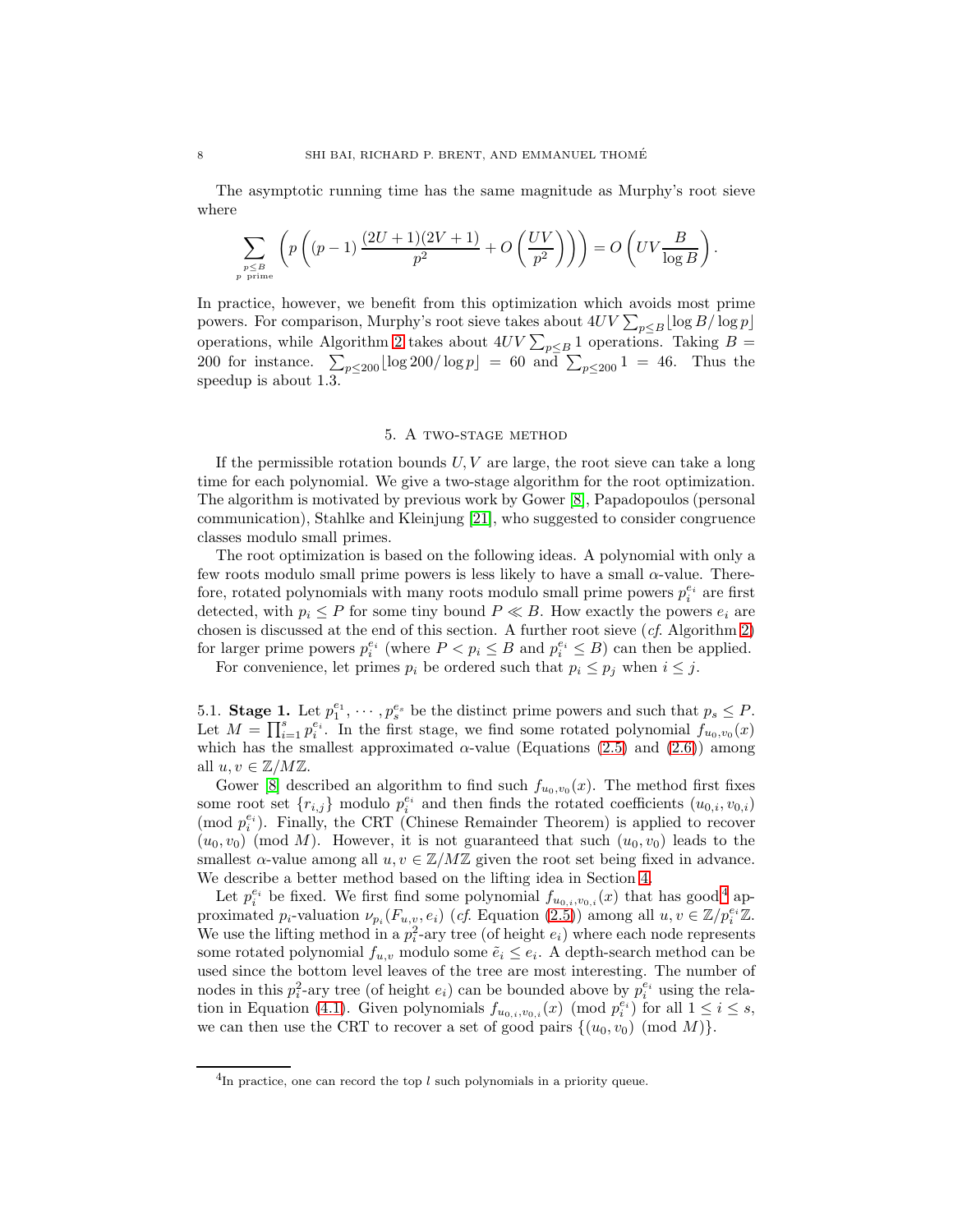5.2. Stage 2. Fix some  $(u_0, v_0) \pmod{M}$ . We apply the root sieve on the sublattice defined by  $(u_0 + \gamma M, v_0 + \beta M)$  where  $(\gamma, \beta) \in \mathbb{Z}^2$ . The points on the sublattice are expected to give rotated polynomials with promising root properties, since the polynomials are constructed to have many roots modulo M.

In Stage 1, we often choose the  $p_i$ 's to be the smallest consecutive primes since they are likely to contribute most to the  $\alpha$ -value. The exponents  $e_i$  can be chosen such that  $M \approx U$  in practice. Note  $U \ll V$  if s is large. Since  $u_0 \approx M \approx U$ , it is sufficient to sieve a single line in Stage 2.

Compared to a full root sieve over  $\mathbb{Z}^2$ , the search space is reduced by a factor of  $M^2$ . The root sieve in Stage 2 runs asymptotically in  $UV(B-P)/(M^2 \log(B-P)) \approx$  $(V/M)(B/\log B)$  as  $B \ll V$  and  $P \ll B$ .

Remark 5.1. In Stage 2, the polynomials  $\bar{f}$  not on the sublattice are discarded since we assume that they are unlikely to give rise to polynomials with good root properties: the sum of the approximated  $p_i$ -valuations  $\sum_{i=1}^s \nu_{p_i}(\bar{F}, e_i) \log p_i$  is smaller than  $\sum_{i=1}^s \nu_{p_i}(F,e_i) \log p_i$ . However, it may be possible that  $\sum_{i=1}^s \nu_{p_i}(F) \log p_i \ge$  $\sum_{i=1}^s \nu_{p_i}(F) \log p_i$  (for the exact p<sub>i</sub>-valuations). Here we assume that  $\nu_{p_i}(F) \approx$  $\nu_{p_i}(F, e_i)$  which is plausible if the number of lifted multiple roots becomes stationary for  $p_i^k \geq p_i^{e_i}$  (but also see below in [5.3\)](#page-9-0).

<span id="page-9-0"></span>5.3. Choice of the valuations  $e_i$ . There are several approaches to choosing the valuations  $e_i$  in Stage 1. To start with, for consistency with the rest of the procedure, it is natural to restrict to  $p_i^{e_i} \leq B$ , whence  $e_i \leq \lfloor \log_{p_i} B \rfloor$ . It is also reasonable to require that polynomials  $f_{u,v}$  considered in Stage 2, for  $u, v$  within the lattice  $(u_0 + \gamma M, v_0 + \beta M)$ , all share the same lifting patterns for their  $p_i$ -adic roots (in terms of numbers of roots and multiplicities as lifting proceeds), which is to say that the number of lifted roots for these polynomials should be stationary above  $p_i^{e_i}$ . This would imply that we set  $e_i$  to at most  $\nu_{p_i}$  (disc  $f_{u,v}$ ), since setting to a larger value would not differentiate between lifting patterns. Of course the dependency of the latter expression on  $u, v$  is cumbersome. An upper bound would be needed, and can be obtained with moderate efforts by considering disc  $f_{u,v}$  as a bivariate polynomial in  $u, v$ . In practice, however, it is generally satisfactory to restrict to the bound  $\nu_{p_i}(\text{disc } f)$  as a first guess.

Another aspect leads to consider the maximum values for  $e_i$  in a more relaxed way. So far, in our improved root sieve, we have ignored the size property of polynomials in the algorithms. In practice, we may want to tune the parameters by trying several sets of parameters (varying  $p_i$ 's and  $e_i$  in Stage 1). We can run a test root sieve in short intervals. The set of parameters which generates the best score (considering both size and root properties) is then used. To summarize, while a bound such as  $e_i = \min(\nu_{p_i}(\text{disc } f), \lfloor \log_{p_i} B \rfloor)$  would be advised by the analysis, efficiency considerations lead us to consider several sets of parameters around this value. This compensates for the acknowledged inaccuracy in considering  $\nu_{p_i}(\text{disc } f)$ .

#### 6. Conclusion

Root optimization aims to produce polynomials that have many roots modulo small primes and prime powers. We gave some faster methods for root optimization based on Hensel's lifting lemma and root sieve on congruence classes modulo small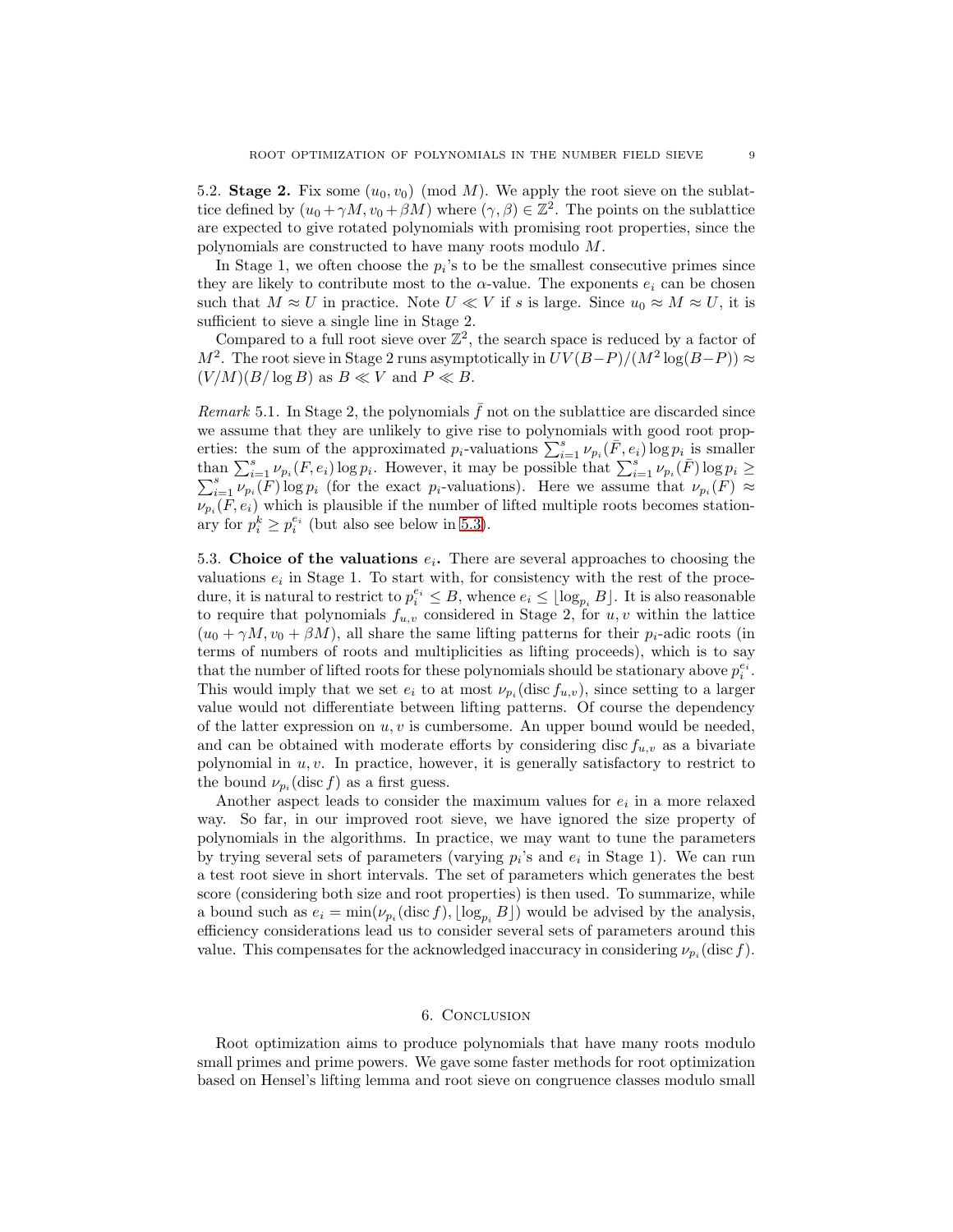prime powers. The algorithms described here have been implemented in the soft-ware CADO-NFS [\[3\]](#page-10-12) and tested in practice (e.g. for the factorization of the 704-bit RSA challenge [\[4\]](#page-10-13)).

#### Acknowledgements

The authors are grateful to Pierrick Gaudry, Guillaume Hanrot, Thorsten Kleinjung, Jason Papadopoulos and Paul Zimmermann for many helpful comments and discussions on drafts of this paper. The authors would also like to thank an anonymous referee for valuable comments and suggestions.

The work of the first author was carried out at the Australian National University (ANU). He would like to thank the Research School of Computer Science (ANU) for funding and the Mathematical Sciences Institute (ANU) for providing computing facilities (orac) and support. He would also like to thank NeSI (New Zealand eScience Infrastructure) and the Centre for eResearch at the University of Auckland for providing computing facilities and support.

#### **REFERENCES**

- 1. K. Aoki and H. Ueda. Sieving using bucket sort. In *Proceedings of ASIACRYPT '04*, volume 3329 of *Lecture Notes in Computer Science*, pages 92–102. Springer, 2004.
- <span id="page-10-8"></span>2. E. Bach and R. Peralta. Asymptotic semismoothness probabilities. *Mathematics of Computation*, 65(216):1701–1715, 1996.
- <span id="page-10-12"></span>3. S. Bai, C. Bouvier, A. Filbois, P. Gaudry, L. Imbert, A. Kruppa, F. Morain, E. Thom´e, P. Zimmermann. CADO-NFS, an implementation of the number field sieve algorithm. Release 2.0, available from <http://cado-nfs.gforge.inria.fr>, 2013.
- <span id="page-10-13"></span>4. S. Bai, E. Thom´e, P. Zimmermann. Factorisation of RSA-704 with CADO-NFS. Report, 2012. <http://eprint.iacr.org/2012/369.pdf.>
- <span id="page-10-9"></span><span id="page-10-1"></span>5. H. Boender. *Factoring large integers with the quadratic sieve*. PhD thesis, Leiden University, 1997.
- 6. J. Buhler, H. Lenstra, and C. Pomerance. Factoring integers with the number field sieve. In Lenstra and Lenstra [\[14\]](#page-10-0), pages 50–94.
- <span id="page-10-7"></span>7. W. Ekkelkamp. Predicting the sieving effort for the number field sieve. In *Proceedings of ANTS-VIII*, volume 5011 of *Lecture Notes in Computer Science*, pages 167–179. Springer, 2008.
- <span id="page-10-11"></span>8. J. E. Gower. Rotations and translations of number field sieve polynomials. In *Proceedings of ASIACRYPT '03*, volume 2894 of *Lecture Notes in Computer Science*, pages 302–310. Springer, 2003.
- <span id="page-10-4"></span>9. A. Granville. Smooth numbers: computational number theory and beyond. In *Proc. MSRI Conf. Algorithmic Number Theory: Lattices, Number Fields, Curves and Cryptography*. MSRI Publications, Volume 44, 2008.
- <span id="page-10-5"></span>10. A. Hildebrand and G. Tenenbaum. Integers without large prime factors. *Journal de Théorie des Nombres de Bordeaux*, 5(2):411–484, 1993.
- <span id="page-10-2"></span>11. T. Kleinjung. On polynomial selection for the general number field sieve. *Mathematics of Computation*, 75(256):2037–2047, 2006.
- <span id="page-10-3"></span>12. T. Kleinjung. Polynomial selection. In *CADO workshop on integer factorization*, INRIA Nancy, 2008. <http://cado.gforge.inria.fr/workshop/slides/kleinjung.pdf>.
- <span id="page-10-10"></span>13. T. Kleinjung. K. Aoki, J. Franke, A. K. Lenstra, E. Thom´e, J. W. Bos, P. Gaudry, A. Kruppa, P. L. Montgomery, D. A. Osvik, H. J. J. te Riele, A. Timofeev, and P. Zimmermann. Factorization of a 768-Bit RSA Modulus. In *Proceedings of the CRYPTO '10*, volume 6223 of *Lecture Notes in Computer Science*, pages 333–350. Springer, 2010.
- <span id="page-10-0"></span>14. A. K. Lenstra and H. W. Lenstra, Jr., editors. *The Development of the Number Field Sieve*, volume 1554 of *Lecture Notes in Mathematics*. Springer, 1993.
- <span id="page-10-6"></span>15. M. A. Morrison and J. Brillhart. A method of factoring and the factorization of F7. *Math. Comp.*, 29(129):183205, 1975.